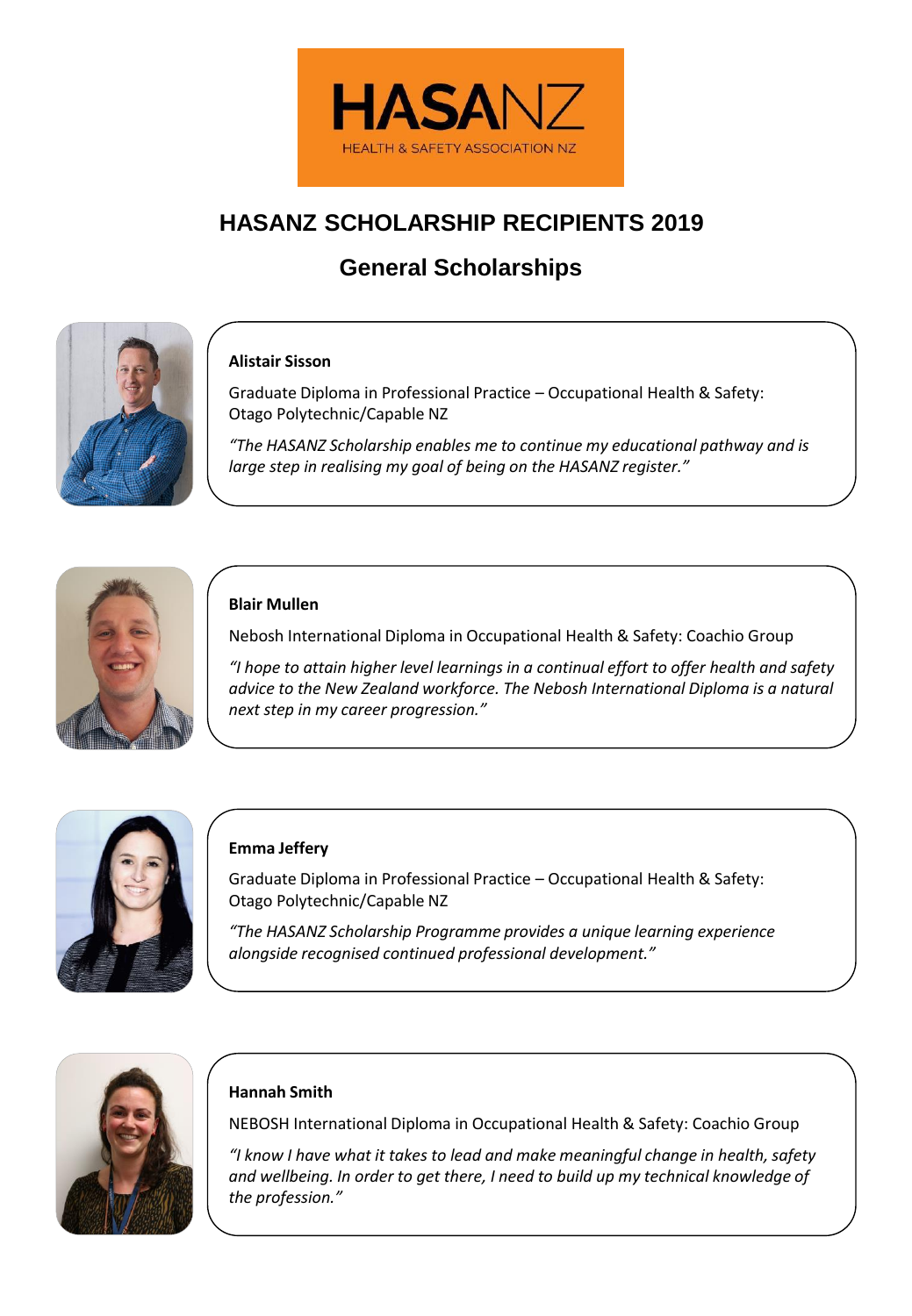



# **Harriet Stewart**

Graduate Diploma in Occupational Health & Safety: Massey University

*"The HASANZ Scholarship will assist with the financial strain of completing tertiary study. It will (and already has) provide me with specialised career advice, support and educational opportunities."*



### **James Poff**

NEBOSH International Diploma in Occupational Health & Safety: IMPAC

*"Once I have completed this qualification, it will enable me to apply for graduate status with the NZISM and to continue with the goal of obtaining Chartered status with the NZISM."*

# **Postgraduate Scholarships**



### **Dale Herron**

Graduate Diploma in Occupational Health & Safety: Massey University

*"The HASANZ Scholarship will allow me to advance my skills and knowledge with further study. I believe these future skills will give me the tools to influence positive change at a strategic level in the port industry.*"



### **Gareth Beck**

Postgraduate Certificate in Health (in Workplace Health & Safety): Victoria University of Wellington

*"The professional development enabled by this Scholarship will allow me to share more learnings and practical experience with those who want to get into health and safety or want to know about what next steps they should take."*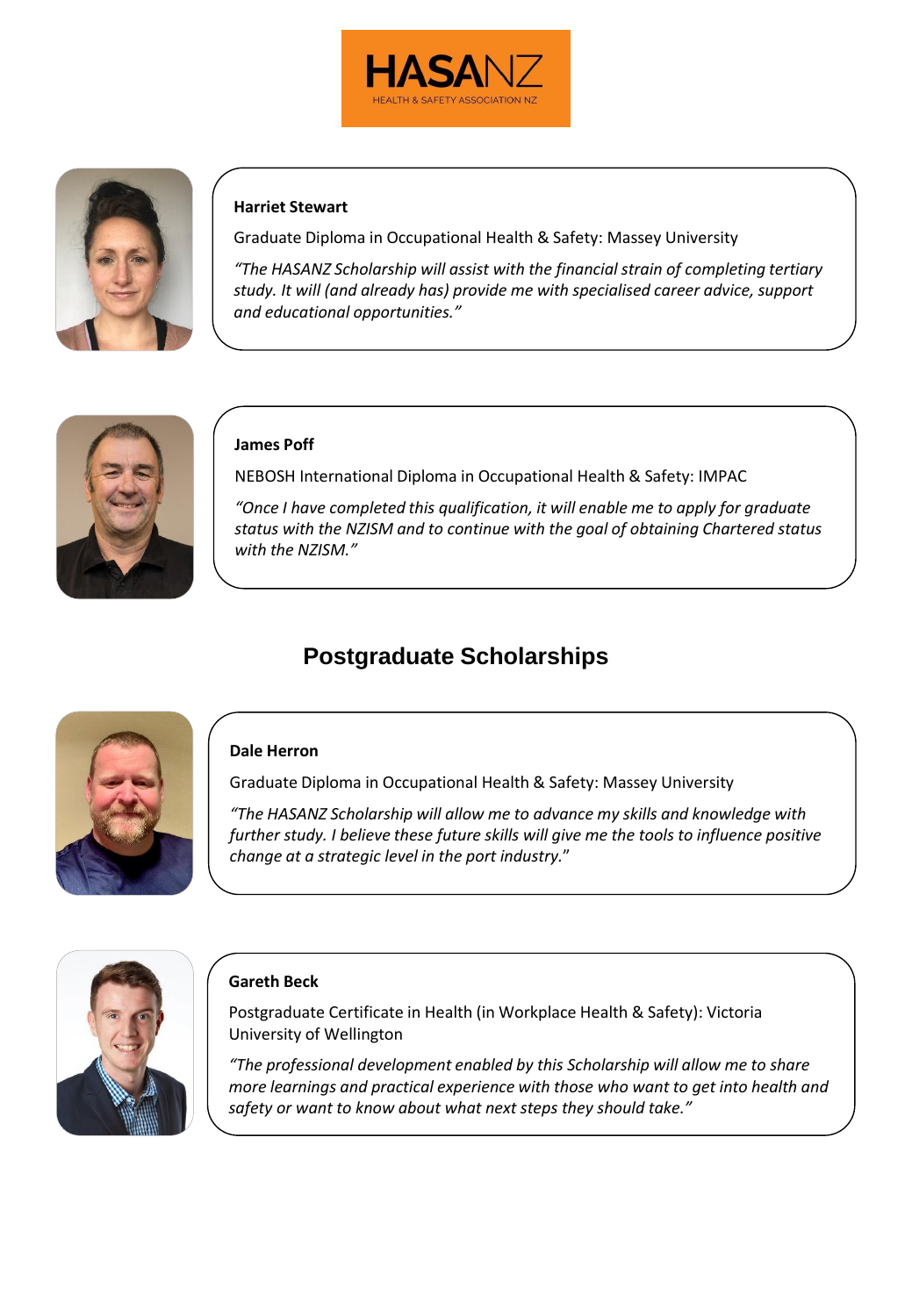



## **Jessica Griffin**

Master of Health in Workplace Health & Safety: Victoria University of Wellington

*"This Scholarship ensures I can continue my studies through Victoria University. My study to date has proven invaluable in increasing my knowledge and being exposed to new ways of approaching health and safety in the workplace. It will assist in reaching my goal of becoming a meaningful change agent within workplace health and safety in New Zealand."*



# **Sian Naus**

Postgraduate Diploma in Health Science endorsed in Occupational Health: Otago University

*"The Scholarship will help me achieve the Postgraduate Diploma and prepare me to complete a Masters. I am excited to be learning new skills and share my learnings."*



# **Stacey Williams**

Postgraduate Certificate in Health (Workplace Health & Safety): Victoria University of Wellington

*"This Scholarship gives me the opportunity to gain theoretical and practical knowledge while receiving financial support. Being awarded this Scholarship gives me the opportunity to build on essential knowledge which will assist in my development and competence as a health and safety professional."*

# **Poutama Scholarships**



#### **Shimon Moses**

NEBOSH International Diploma in Occupational Health & Safety: Coachio Group

*"This Scholarship means a lot to me incorporating, guiding and advising health and safety practices to the wider community."*



#### **Vance Walker**

Doctorate of Indigenous Development & Advancement: Te Whare Wānanga o Awanuiārangi.

*"It is a privilege to be an inaugural HASANZ Poutama scholar and to join the 2020 Programme. My contribution includes research that involves understanding how Māori culture can improve safety for Māori and other vulnerable workers."*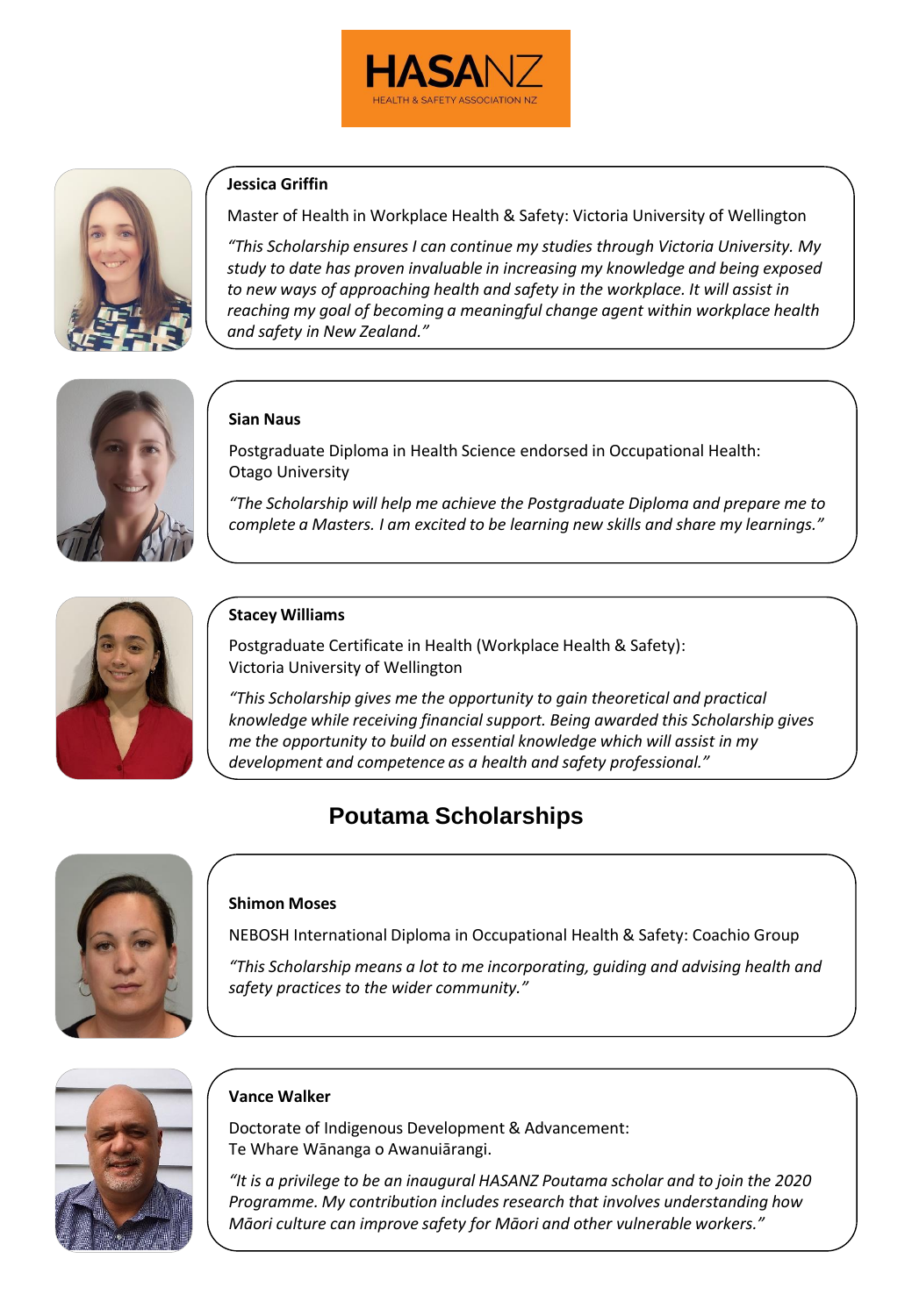

# **Applied Research Scholarships**



# **Deirdre Farr**

Doctor of Philosophy, Management: Massey University

*"It is an honour to receive a HASANZ Scholarship, recognising the importance of my research aimed at assisting decision-makers and workers to enhance effective worker involvement, necessary for improving health and safety outcomes. It also provides opportunities to learn from mentors who can help me continue developing my competency."*



### **Jane Pierce**

Doctor of Philosophy, Health: Faculty of Health & Environment, School of Clinical Science, Auckland University of Technology

*"The Scholarship will enable me to achieve my aim of completing my PhD within four years and not have the financial pressure to work as well as carry out my study. Getting the Scholarship is very affirming and a huge incentive to continue my research."*



# **Robyn Levinge**

Master of Health in Workplace Health & Safety: Victoria University of Wellington

*"This Scholarship is important as it enables me to enhance my knowledge and skills in order to lecture at NZ universities in health and safety. I hope to give back the wealth of knowledge and learning to our leaders of tomorrow and continue research in areas of health and safety that support our nation's goals."*



# **Robyn Parkin**

Master of Health in Workplace Health & Safety: Victoria University of Wellington

*"This Scholarship is important to me because it's a vote of confidence in my work, professionally and academically, from people I deeply respect. It gives me the opportunity to pursue research in health and safety that I hope will be able to be used for the good of all New Zealanders where they work."*